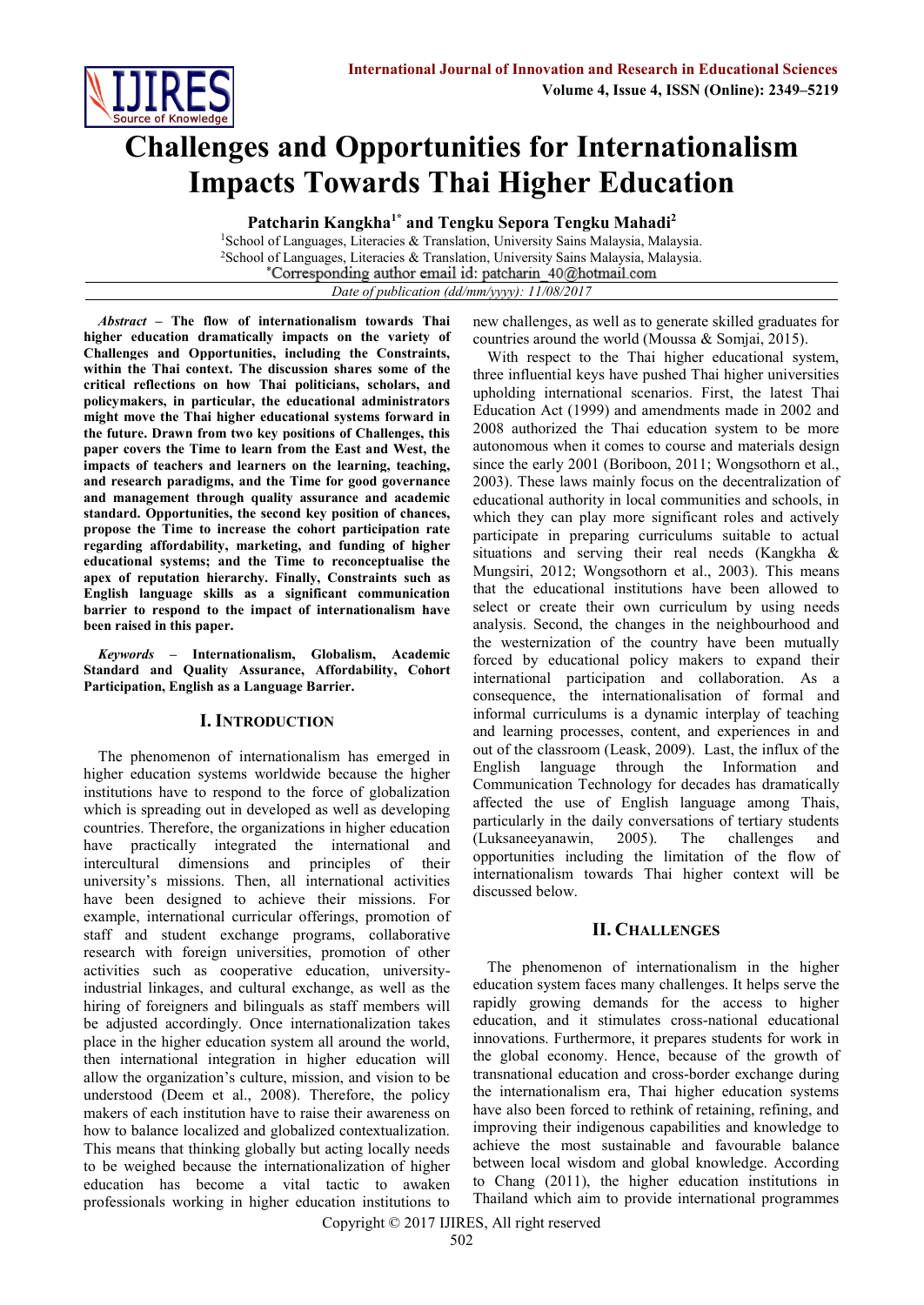

should guarantee that the programmes contain the following characteristics to reveal the proper features of international education: a) quality and management efficiency of the programmes; b) international standards and criteria in issues of curricula; c) qualifications and diversity of instructors; d) a diverse student body; e) an international academic learning environment, and f) international standard facilities and services.

Similarly, other ASEAN countries such as Thailand have become more internationalized because Thailand has become the destination for higher education in the Southeast Asian region and other countries. Tran and Pham (2016) noted that the number of international students such as Americans, Australians and British who desire to further their studies in ASEAN such as Malaysia, the Philippines, Singapore, and Thailand is increasing. For instance, the endeavours to internationalize by three dominant and leading public universities in Thailand namely, Chulalongkorn University (CU), Mahidol University (MU), and King Mongkut University of Technology Thonburi (KMUTT) have moved their focus more towards internationalization, and evidence proves that the number of international activities has increased remarkably (Moussa & Somjai, 2015). It can be said that it is time for educational system leaders to raise their awareness of learning from Western to Eastern by shifting their focus on teaching and research paradigms.

## *2.1. Time to Learn from the East and West*

It is not only the external forces like the quality assurance that the Thai higher tertiary institutes have to perform a better academic standard to reach out the international or world ranking (Lao, 2016), but also the expansion of neighbourhood and westernization of the country for its international participation and collaboration around Thailand in order to approach regional, international, or even world recognition. Thus, it is time for Thai higher education administrators and policymakers to adopt and adapt their educational and institutional policies which suit their home contextualization. Furthermore, the internal forces known as the latest Thai Education Act (1999) and amendments made in 2002 and 2008 authorizing the Thai education system to be more autonomous when it comes course and materials design are directly influenced by all stakeholders in each educational areas i.e. school administrators, local administration officers, employers, students and parents, and so on (Boriboon, 2011; Kangkha & Mungsiri, 2012). These laws mainly focus on the decentralization of educational authority in local communities and schools, in which they can play more significant roles and actively participate in preparing curriculums suitable to actual situations and serving their real needs. This means that the educational institutions have been allowed to select or create their own curriculum by using needs analysis. However, the flood of information and communication technology for decades has dramatically affected the learning and teaching paradigms among towards Thais particularly in the daily conversations of tertiary students.

We cannot deny that to make a better quality assurance and academic standard in order to hit the world ranking for

the Thai higher education systems, politicians, policymakers, and university administrators have to be conscious of these two key academic paradigms, learning and teaching paradigm and research paradigm, as they are directly affected by the movement towards academic world class education system.

## *2.1.1. Impact on Teaching and Learning Paradigms*

The core duty of all universities is to be in-charge of transferring academic knowledge to university students in order for them to develop learning skills for survival in the real world or as support to their professions. The learning and teaching paradigms in the  $21<sup>st</sup>$  era have been shifted from an inside classroom to an outside classroom world because university students have always been exposed to massive amount of information since they can easily access online sources anytime and anywhere. Some various cyber sources have been designed for the users/ students to share their opinion freely e.g. blogs, facebook, youtube, among others. Moreover, many networks have combined users' lived experiences and face to face interaction (Nam et al., 2013). Information and communication technology provide many changes and conveniences for the university students' everyday life. Furthermore, online delivery of education is also expanding rapidly to meet the career-specific education and training needs of the adult population. While such educational opportunities, including many at the subdegree or certificate level, are increasingly important for social advancement and economic development, they are often not effectively accommodated within traditional higher education governance, financing, and quality control mechanisms. Unlike what the students have faced inside the classroom where the lessons are traditionally discussed by the lecturers and printed materials, the students then have to listen to lectures and take notes based on what might be written on the board. However, some new teachers have learnt from such practices that they have started to shift from a teacher-centred to a learner-centred atmosphere.

Therefore, the higher education administrators and policymakers need to be conscious of the differences of learning and teaching paradigms for better academic performance.

There is no doubt that a learner-centred learning paradigm has replaced the teacher-centred mode. Thus, the roles of teacher and learners have mutually changed for better learning performance, as claimed by the long-term sustainable development of Thai education in 2017-2031, which has proposed five key factors: 1) a better learning society; 2) a learning-based society; 3) a wisdom-based society; 4) a life-long society; and 5) a supportive learning environment (Marusteri, 2015; Sachdeva, 2015).

In teaching mode, firstly the teachers have to raise their awareness that learners can learn more from their access to online sources which are always present in their real world. Thus, the teaching or lecturing should be based on to real world problems, and students are then offered opportunities to share their opinions and thoughts and feelings. Thus, university lecturers can become the guide, facilitator, and supporter in the teaching process.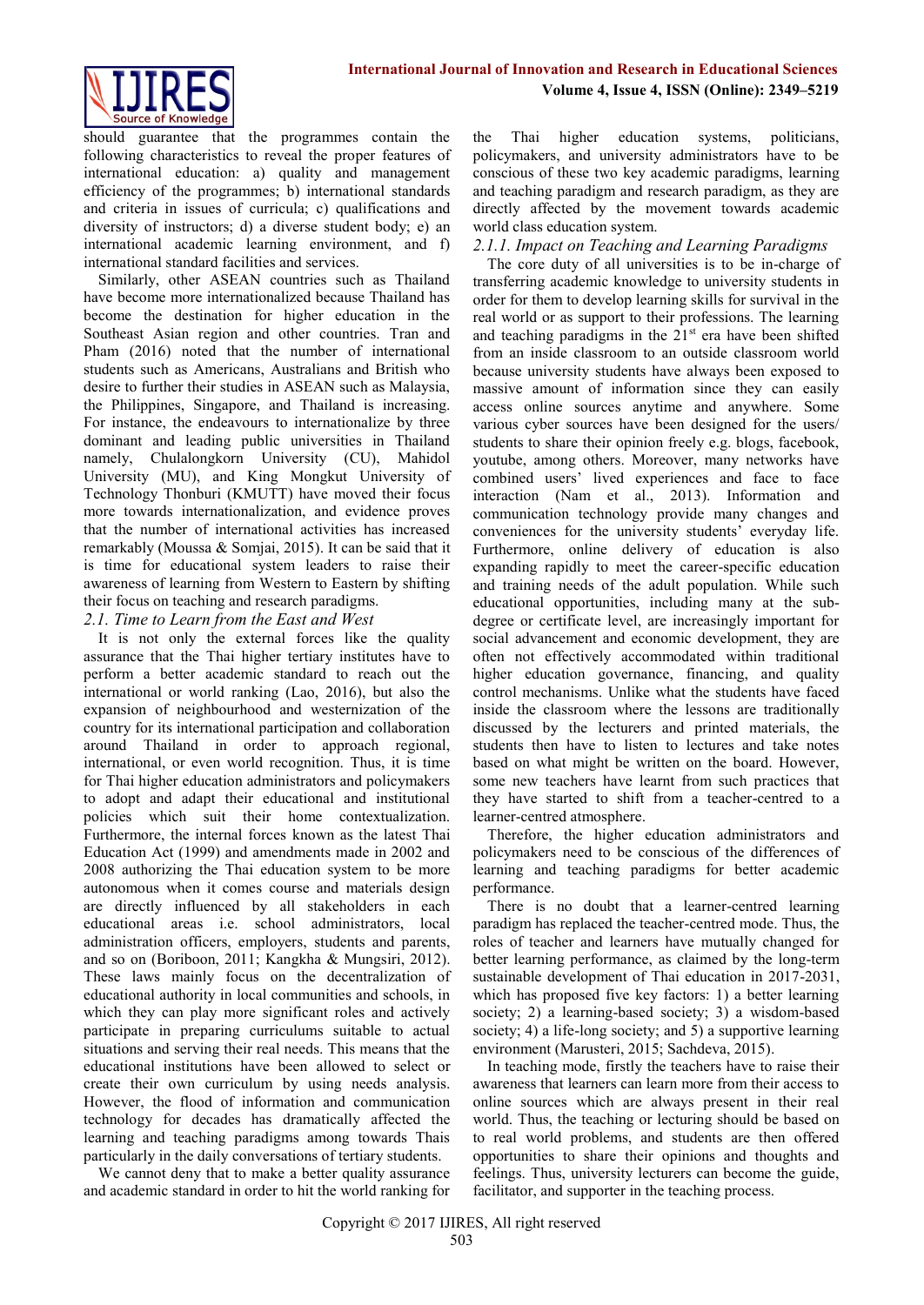

*A guide* refers to a teacher who can exchange and exemplify fruitful sources with various positive and negative values for the students to search and learn more about. Furthermore, the students can weigh pros and cons in selecting appropriate techniques to solve their learning problems or real world problems.

*A facilitator* is defined as a teacher who can create a supportive learning environment even within limited sources in order to gradually hone their students surrounded by the learning based and wisdom society. For instance, the teacher as a facilitator can design a learning webpage which can easily connect and access varied sources. Creative facilitators can lead their students to become more active learners. The students can feel lessworried because they can access the data freely. Then the students can exert more effort on their studies by employing a scientific process: planning, observing by comparing and selecting, practicing, evaluating and synthesizing. This can be achieved through the richness of information provided by the teacher facilitator.

*A supporter* knows who can be approached in order to bridge the communication gap among the university lecturers and students. For instance, in the past, the lecturers and their learners can only meet each other only during class hours; therefore, it is difficult for the learners and the lecturers to keep contact. In case the learners faced some learning problems outside of class time, they rarely found support or confirmation of their solutions from their lecturers. However, such situations have changed nowadays due to the cyber era. Some university students spend most of their time on the internet which can have both advantages and disadvantages. For instance, the teacher as a supporter can always stand by the students' side and be ready to pull them back from failure for them to stand again. This strengthens the relationship among teachers and students in the university level. In particular, when the students feel secured to learn, they can learn more.

In an Asian context like Thailand, generally, teachers and students have a good relationship, but this good relationship is not commonly observed in the university level. The gap becomes bigger because they meet each other only during class hours; therefore, in order to bridge this communication gap, the cyber connectivity among teachers and students can bring back valuable relationships any time.

Generally, though the teachers in the university level can become guides, facilitators, and supporters, they can also enrich their roles by being life-long learners in terms of their subject matter and their world knowledge. Most importantly, they can learn more skills in identifying their students' learning skills and adjusting their approach in guiding their students.

In learning mode, the university students' demands are also changing. They have moved towards real life learning, or they increasingly seek courses that enable them to update their knowledge throughout their working lives. Then they can share their thoughts, feelings and messages freely on interactive channels. Therefore, they prefer classroom activities that are similar with their real world. The new learning paradigms, therefore, have been involved in the experienced-based models tending to be genuine pathways inside the classroom. The richness of what the students can reach outside their classroom world through the rich massive cyber media and social network can be achieved. The classroom has become virtual and may exist everywhere at any time of the day. The learningbased models designed from the real world will gradually mould the students to become more active and autonomous learners.

*Active learners* refer to university students who are motivated to find the answer to the problem or project designed based on their realizations. They then will plan, search the right ways to study, and solve the assigned problem (Nilson, 2016).

*Autonomous learners* refer to students who can set their learning goals and select study skills to strengthen their subject and world competency in order to achieve their learning goals. In other words, the learners seek to acquire particular knowledge or skills to satisfy labour market needs, as more students prefer to choose courses from the most suitable providers, rather than studying a traditional clearly defined programme at one institution (OECD, 2008).

Educators will have to spend much more effort and creativity on the use of learners' data and analytics to predict and guide student learning. While teachers and educators may always have had some data and support systems to advise their students, it is imperative that an environment where the responsibility for the design of the learning trajectory shifts from educator to student must provide much more information to guide the students.

As learners become more active and autonomous, more researches will be conducted because the scientific process in learning will be studied, and this will bring about changes in the research paradigm.

To become part of world ranking, all Thai universities have raised their awareness, for instance, the researches and publications of King Mongkut's University of Technology Thonburi (KMUTT), and Mahidol University (MU) are the key impact factors that lead to world recognition. However, according to Lao (2016), Thai universities did not consider teaching intensive research important. Thai academicians seem to have perceived themselves as lecturers rather than as researchers.

# *2.1.2. Impact on Research Paradigms*

According to Lao (2016), there are three trends that transform Thai universities to become more researchoriented and to receive higher ranking. First, research publication in international journals is considered as a new phenomenon in Thai academia. According to Liefner and Schiller (2008) research activity, even in the sciences, only became a regular activity as only 10 percent of science researches were conducted for 15 years ago in Thailand; meanwhile only 20 percent of full time academics are engaged in some forms of research. Secondly, Thailand's research strategy is based on a piecemeal, rather than a comprehensive approach. The intention to write and to publish is just part and parcel of the whole picture. The status quo continues to favour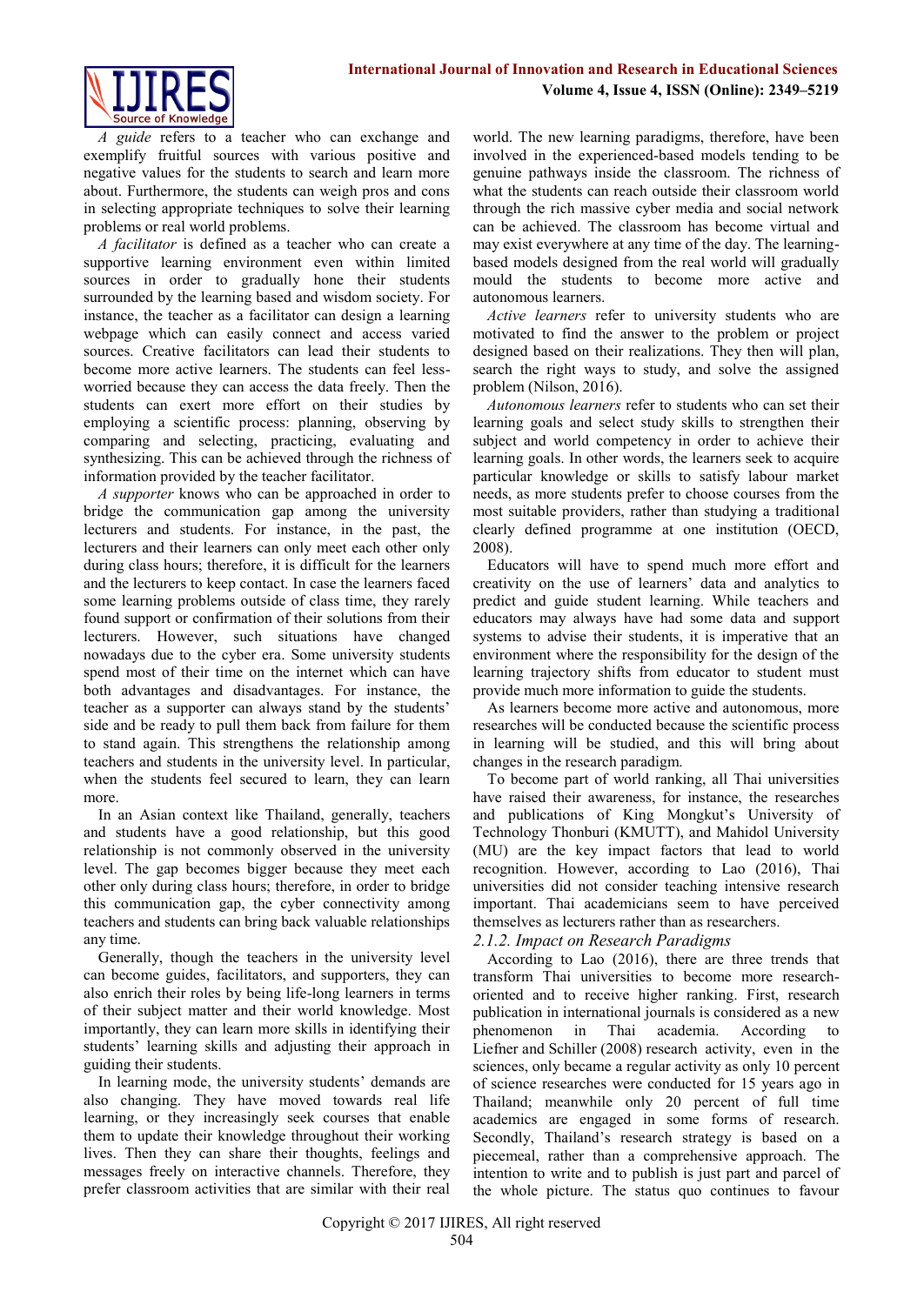

teaching. Teaching loads are regular three classes per week which are already demanding, time consuming and labour intensive. Meanwhile, many need to work part time in different universities for extra income.

In order to move to an international level, more financial resources are now available to incentivise academics to conduct research and publish internationally. Many Thai universities reiterate the increasing importance of research in their universities. Moreover, when the institutional administrators have embedded the learner-centred mode and become more learning-based society for training both lecturers and students, then lecturers and students will become life-long learners who can learn subjects based on the real world through research. Hence, they will produce more research and publications in their real world.

## *2.2. Time for Become a Good Governance and Management*

One of the challenges confronting the operation of internationalism in Thai higher education system is related to both key performances identified as Quality Assurance and Academic Standard which will be formed by good governance and management. Thai universities are responsible for developing curriculums, overseeing academic standards, conducting examinations, and awarding of degrees to all students enrolled in university departments and affiliated colleges. The existence of multiple regulatory bodies and funding arrangements poses challenges to institutional governance and management, and the system of affiliated colleges exacerbates these challenges.

Good Governance and Management refer to the capabilities and effectiveness of the practices of institutional heads. It may be that political influence in the selection of institutional heads is one of the reasons for the erosion of institutional authority and autonomy. Most institutions have their own governing bodies. However, the process of nominating the numbers of the governing board is not always free from political interference. Institutional autonomy is essential for effective management. Except for selected areas such as the faculty, universities regulated and controlled by the government, some universities may lack funds and may appeal to the government for financial assistance. At times, institutions complain that they receive more directives than funds from public authorities.

## *2.2.1. Quality Assurance*

Universally, the notion of quality is recognized as amorphous and contextual, and it concerns the world of higher education. However, despite the confusion about the concept and how academic quality should be defined and measured, quality assurance has become prominent in higher education systems. Various quality assurance techniques and approaches have been applied and implemented to promote a culture of quality within institutions of higher learning. It is believed that with good quality control and assessment, a higher education institution will provide high quality education to its stakeholders at an appropriate cost. Consequently, quality assurance exits as a governmental instrument to ensure the national academic standard to obtain the budget for

education to run institutions. Therefore, both state and private universities have challenged the different forms of joint ventures to inevitably get better academic performance in order to gain bigger budget (Rattananuntapat, 2015).

Currently, promoting quality assurance in both public and private higher education institutions is an important concern for the Thai Government. One must always be mindful of the fact that Thai higher education system is now facing both qualitative and quantitative crises. Higher education institutions, both public and private, are trying to expand and improve to respond to the dramatically rising social demands. Furthermore, to cope with a greater number of enrolments, many higher education institutions tend to create a more diverse academic system. The government is willing to grant a larger budget considering equity principles to provide equal opportunities of access to higher education for people from any social class. Moreover, the growing demands for quality in higher education have raised concerns in making higher education institutions more accountable to their constituencies and in making the issue of quality assurance as the focal agenda of higher education policy. Consequently, today's governmental agencies and higher education institutions are expected to pay special attention to issues of quality and to increase quality control and customer satisfaction. In most countries, state governments and national quality assurance agencies have significant roles and functions in ensuring quality performance of higher education institutions.

Higher education in Thailand has entered an era of continuous change. The latest development of Thai higher education is currently in the second decade of the national education reform, with the goal of achieving quality education. According to the 15-Year National Plan for Higher Education Development for 2008 to 2022 formulated by the office of the Higher Education Commission (OHEC), the Thai Government has given high priority to upgrading the quality of Thai colleges and universities to achieve international standards of excellence while upholding their academic freedom and social responsibility (OHEC, 2008). But if the quality of higher education is poor, it can be reflected in its product – low quality graduates. This means that national resources are spent on social problem enlargement instead of social well-being development. Therefore, caution must be taken to ensure that the increase of enrolments either at public or private institutions is accompanied by higher educational standards and quality assurance measures.

Quality assurance is a systematic review of educational institutions and programs to ensure that acceptable standards of education, scholarship, and infrastructure are being maintained (Brown, 2004). Thailand has undergone various stages of development to provide quality higher education. Different experiences have been developed to search for satisfying and effective quality assurance policies and practices within the confines of national needs and circumstances. In order to move forward, it is of utmost importance for the higher education policymakers and practitioners to understand the roles and their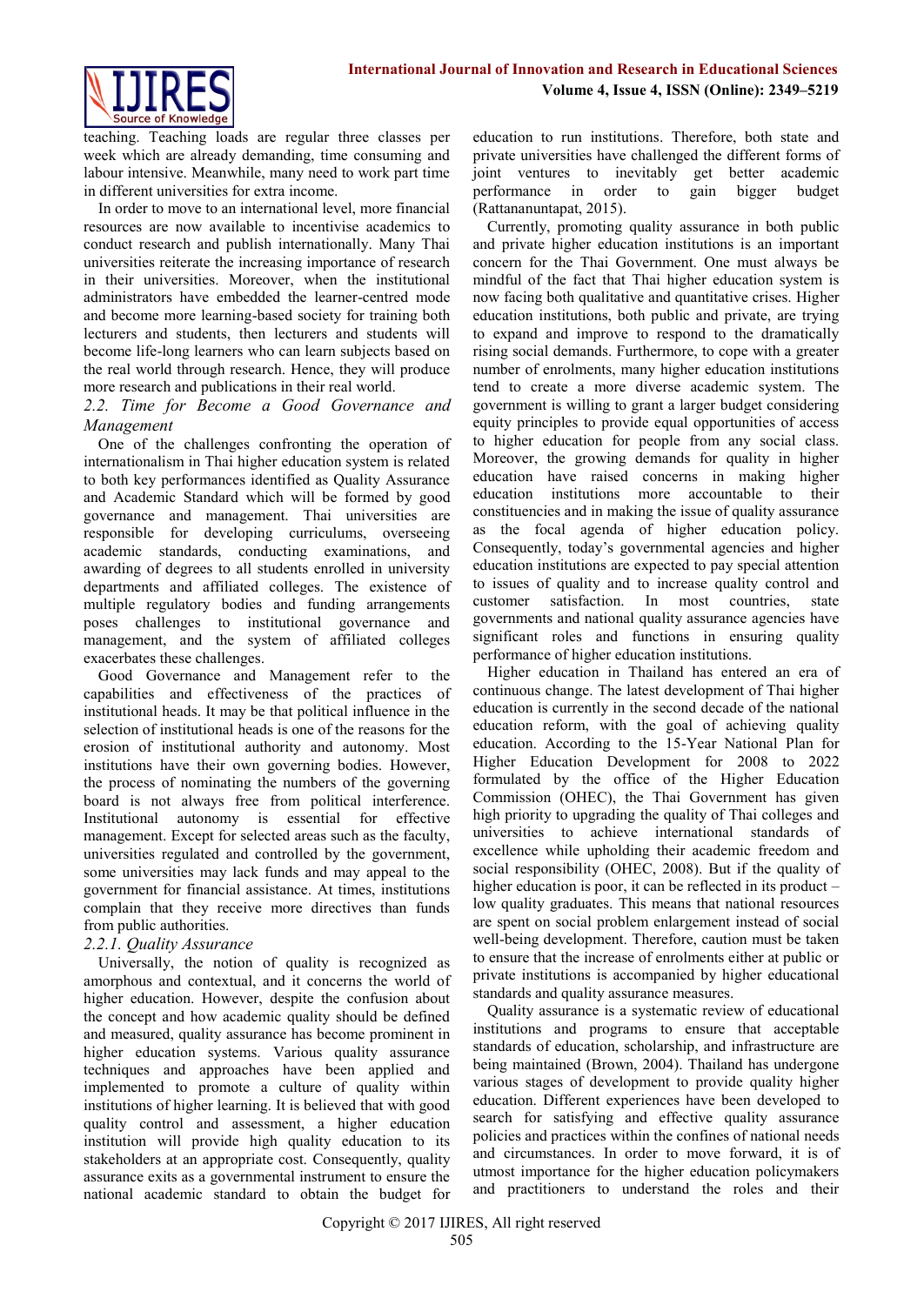

implementation of quality assurance policies in Thai higher education system at present. In a more recent work, Dew (2009) emphasized the concept of quality as continuous improvement and the growing appreciation of quality management systems through the application of new technology. Therefore, the quality in higher education is not just the product, but also a process and should be focused on a whole range of factors associated with the fulfilment of the higher education's mission, namely the quality of inputs, outputs, and processes.

Consistent with the 15-Year National Plan for Higher Education Development for 2008 to 2022 formulated by OHEC, the categorization of Thai higher education system had been designed to reflect the strengths and aspirations of higher education institutions in four sub-systems namely: 1) research and postgraduate universities, 2) specialized universities, including those that focus on science and technology, 3) universities that offer four-year courses and liberal arts colleges, and 4) community colleges (OHEC, 2015).

## *2.2.2. Academic Standard*

Over the last decade, a number of university rankings systems had been increasingly used around the world. The proliferation of ranking exercises, which compare the performance of different institutions, is primarily based on an attempt to provide information about the excellence of academic institutions and programs in relation to their stakeholders. From a government standpoint, quality is achieved when a proper balance among quality, opportunity, and cost is maintained. Accordingly, the government is interested both in accountability and quality improvement in which the emphasis is demonstrating justifiable decisions on higher education policy (e.g., allocation of funding or termination of academic programs) to the society.

Guaranteeing the credibility and acceptance of the quality assurance process requires clarity in policies, appropriateness of the quality assurance framework, transparency of the procedures, integrity of the people involved, and the desired impact on the system (Martin & Stella, 2007, p. 91). The quality assurance system produces information on academic quality and communicates the outcomes and activities of the institution to the management, personnel, students, and external stakeholders (Kettunen, 2012, p. 519). However, many existing quality assurance instruments such as the traditional output measures, performance indicators, common exams or tests, common surveys of student experience, and quality rankings by commercial publications, explicitly have limitations in providing useful information on academic quality to the public and helping maintain and improve academic standards.

## **III. OPPORTUNITIES**

## *3.1. Time to Increase the Cohort Participation Rate*

In order to respond to the impact of internationalization and globalization, the higher educational institutions focus more on international participation by making and broadening their institutional mission towards

multinational, multicultural and multilingual contexts. As a consequence, international students bring an important aspect of diversity to the classroom and the university campus, giving Thai students access to global perspectives without leaving Thailand. Another benefit of foreign student participation in Thai universities is the additional revenue stream to finance higher education. In 2003, it was estimated that foreign student enrolments contributed 2.5 billion baht (around USD 75 million or USD 15,000 per student on average) into the subsector (Chang, no date). At many institutions, tuition contributions and fee payments for non-Thai students are nearly double those charged for Thai students. The most popular fields of study among foreign students are business administration, marketing, business English, Thai language, general management and international business management (Collin, 2011).

The enrolment of international students in Thailand is also encouraged by branch campuses of several foreign higher education institutions, such as Webster University and Stamford International University. Franchise universities are at present a limited segment of the existing higher education market. As noted, greater participation from the private international sector could be a growth factor in the supply of tertiary educational services. This often becomes a cause for concern for the stakeholders. The developments are taking place in other regions with the development of the University Mobility in Asia and the Pacific (UMAP6) Credit Transfer Scheme (UCTS) to promote university student mobility in the Asia Pacific region (Mongkhonvanit & Emery, 2003). The key players in international education are involved in either the ECTS or UCTS schemes. The influence of the ECTS or UCTS on the practices of other countries is likely to increase in the future.

## *3.1.1. Affordability*

As the higher education is considered as a long-term investment in human capital, usually involving a large budget, the participation rate of youth ages 18 to 25 with a parent whose highest educational level achieved was primary education was 13 percent. Eighteen percent of them had parents who completed secondary education while 34 percent of them had parents who completed tertiary education. The participation rate of people living in municipal areas is three times higher than that of the people living in non-municipal areas.

To achieve affordability, government policy and higher education institutions should facilitate greater access for all groups of people in Thai society. Specifically, students from poorer families have to get the equal opportunity of access to higher education institutions. Higher education institutions need to provide more direct admission places for socio-economically disadvantaged students, and there should be more scholarships for these students to study within the country and abroad. The move of higher education from elite to mass participation, together with the concept of lifelong learning and advancements in technology, will involve increasing numbers of students participating in higher education.

*3.1.2. Marketing*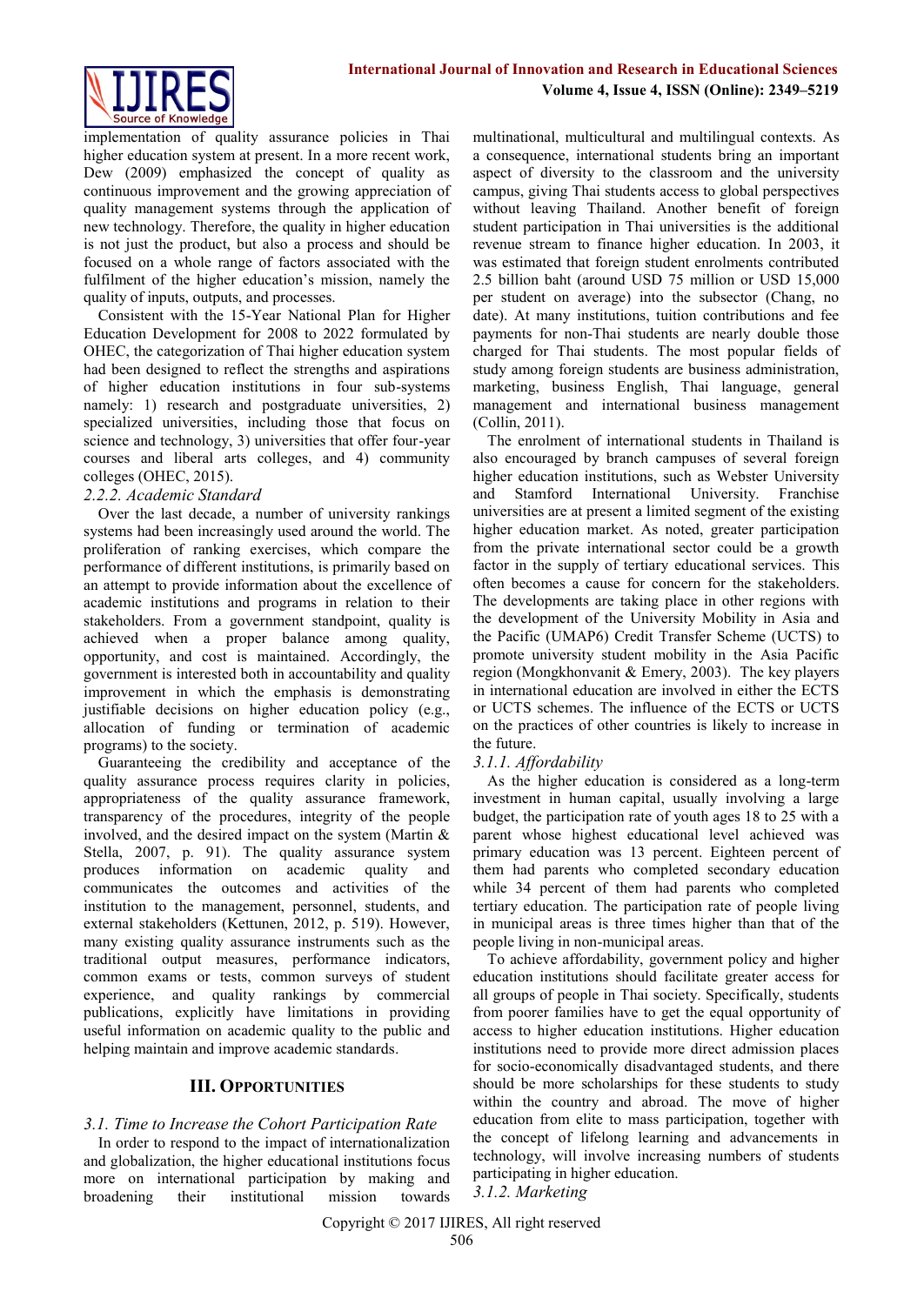

The emergence of global rankings and their growing importance is illustrative of this compelling search for signals and recognition (Van Vught & Ziegele, 2012). Market mechanisms have a significant impact on the ability of schools to attract top scholars, the most competent students, and research funding. Market mechanisms have thus placed increased emphasis on signaling mechanisms to ascertain their value and build their legitimacy to attract the best students. Marketing mechanisms have been used as a context ranging from competitive research grants, to contract research, performance-based funding formulas for teaching and learning activities, and public funding based on the number of students with a view to reduce the reliance of HEIs on public funding in the context of tight education budgets (Kaiser et al., 2000). Likewise, the needs of the local community and labour market become critical as soon as HEIs compete with each other for additional sources of funding. Meanwhile, the emergence of new providers in the public or private sectors has been possible, thanks to the deregulation policies in many countries which have lifted entry barriers to the higher education market.

## *3.1.3. Funding*

Both teachers and administrators have worked under pressure to improve the quality of their teaching and research, despite decreasing resources due to mounting funding constraints. Performance indicators and external quality evaluations are integral aspects of the new model of distant steering, and a number of countries have introduced some degree of performance-based funding (Borden & Banta, 1994; OECD, 2008).

Public higher educational institutions are funded by the government. However, the private sector is faced with severe financial constraints, which seriously limit its ability to provide quality higher education. The failure of the private sector to provide quality higher education could hinder the Government's strategic objective of making Thailand become an international and regional education hub.

The notion of an autonomous university is springing to solve the financial problem in Thai higher education. An autonomous university is defined as the status of a government agency that is neither within the government bureaucracy nor a state enterprise. It becomes a legal entity under state supervision after the approval by the Minister of Education. The University Council can formulate rules and regulations for personnel administration, as well as stipulating staff welfare and benefits. With respect to budgeting and assets, the Government provides a block grant sufficient to guarantee the quality of education the university delivers. This block grant is considered as the university's own income. An autonomous university needs to stipulate its own budget systems, accounting, finance, and asset management. The State Audit Office audits the accounts and follows up on the budget expenditures. The autonomous university does not need to remit its income to the Ministry of Finance. In cases where the income generated is not sufficient to sustain the university's operations and funds which cannot be procured from other sources, the Government will allocate additional funds from the national budget. The university has the right to manage, maintain, and benefit from the state property owned by the institution. The income generated from other various sources will be utilized to strengthen the academic capacity and overall quality of provision (Bovornsiri, 2006).

## *3.2. Time to Reconceptualise the Apex of Reputation Hierarchy*

According to Loa (2016), the Thai university reputation has not only occurred at a regional level, but has also taken place at a national level. Previously, the Thai university reputation was closely matched to its institutional legacy, particularly the years it established. Chulalongkorn and Thammasat University, the first two universities in Thailand, stood at the apex of the reputation hierarchy. International league tables have challenged this mythical view. Over the years, universities such as Mahidol University, King Mongkut University of Technology Thonburi, and Chiang Mai University revealed better academic performance than these two universities in various international rankings. In the 2015 Time Higher Education (THE) World Rankings, King Mongkut's University of Technology Thonburi (55<sup>th</sup>), and Mahidol University  $(91<sup>th</sup>)$  are among the best universities in Asia. These results can boost international ranking. At the meantime, Chulalongkorn and Thammasat University are not in a better listed. Furthermore, scholars, policymakers, and academicians have to accept that this is the time to reconceptualise the *Apex of Reputation Hierarchy*. The quality of Thai universities has been remarkably judged by evidence-based, and not imaginative-based mechanism.

## **IV. CONSTRAINTS**

## *English Language Skills as a Significant Communication Barrier*

In dealing with and managing today's international businesses, it is important to recognize that language plays a crucial role. English has currently become wellestablished as the most powerful international medium. Without sufficient English communicative competence, Thai tertiary students are unable to utilize the professional knowledge and rich experiences they have accumulated for years; this could then result in low self-confidence in performing their daily tasks in the workplace. Moreover, the importance of English language competency affects the professional development of the company personnel. It creates greater demands for the workforce to develop high level English language skills for business communication. Such demands can be seen in business organizations requiring their employees to have highly functional language skills to be able to perform their tasks efficiently. Many jobs require the applicants to be fluent in English. Knowledge of English as a second language is a requirement at this time. According to Mclnnes, James and Hartley (2000), international competition, new developments in teaching and learning, and larger student populatin contribute to a significant change in the